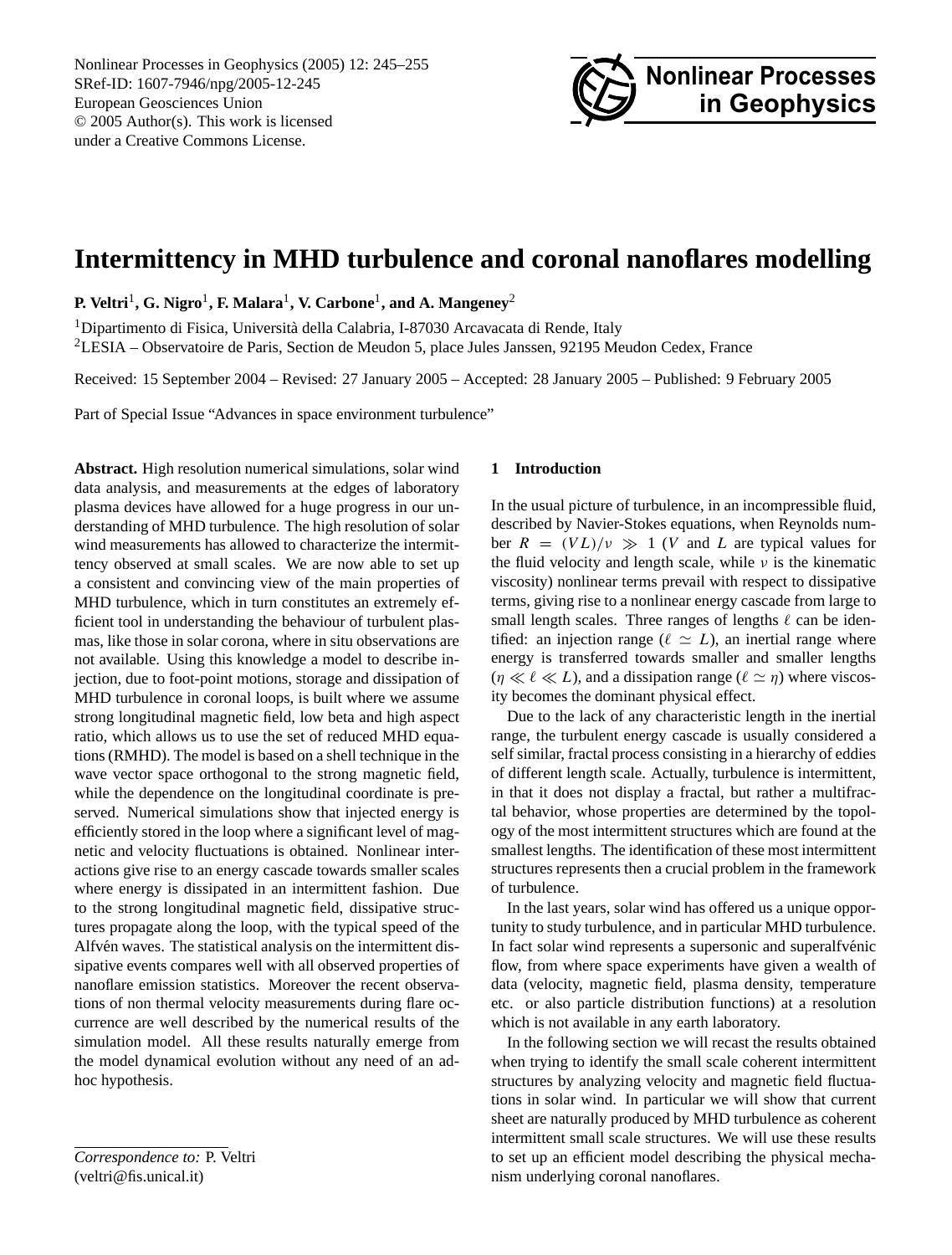solar corona. The released energy is observed in various forms: thermal, soft and hard x-ray emission, accelerated particles, etc. [\(Priest,](#page-10-0) [1982\)](#page-10-0). The energy associated with each event is estimated to range from  $\sim 10^{32}$  erg down to  $\sim 10^{23} - 10^{24}$  erg. Statistical analysis of various quantities (energy, peak emission, duration time), characterizing the impulsive events, have shown that the probability distribution for these quantities, approximately follows a power law. When considering the energy distribution, the power law index is  $\alpha \simeq 1.5$ -1.6 in active regions, while  $\alpha \simeq 2.04$ -2.5 in the quiet corona [\(Lin et al.,](#page-10-1) [1984;](#page-10-1) [Crosby et al.,](#page-9-0) [1993\)](#page-9-0). More recently [Boffetta et al.](#page-9-1) [\(1999\)](#page-9-1) have stressed the fact that the probability distribution of time separation between two successive flares also displays power law (see also [Lepreti et al.,](#page-10-2) [2001,](#page-10-2) with index  $\alpha \simeq 2.4$ ).

[Parker](#page-10-3) [\(1988\)](#page-10-3) conjectured that the smallest flares ( $\sim 10^{24}$ erg) ("nanoflares") should essentially be due to dissipation of many small current sheets, eventually producing intense magnetic dissipation in association with magnetic reconnection.

We will slightly modify Parker's conjecture by suggesting that nanoflares correspond to dissipation of many small current sheets generated in the nonlinear cascade occuring inside coronal magnetic structure in consequence of the power input in the form of Alfvén waves due to footpoint motion. In this view, current sheets are the naturally produced coherent intermittent small scale structures of MHD "turbulent energy cascade".

#### **2 Intermittent structures in MHD turbulence**

#### 2.1 Self similarity of turbulent fluctuations

[Kolmogorov](#page-9-2) [\(1941\)](#page-9-2), using dimensional arguments, conjectured that, in the inertial range, the rms of velocity difference fluctuations  $\delta v_\ell = v(r + \ell) - v(r)$  scales as

$$
\langle (\delta v_{\ell})^2 \rangle^{1/2} \propto \ell^{\frac{1}{3}}.
$$

The lack of any characteristic length in the inertial domain implies that the nonlinear turbulent energy cascade is a self similar (fractal) process. Then, the probability distribution function for fluctuations  $P(\delta v_\ell)$  should be invariant under the scale change

<span id="page-1-0"></span>
$$
P(\delta v_{\ell}) = \ell^{-\frac{1}{3}} F\left(\frac{\delta v_{\ell}}{\ell^{\frac{1}{3}}}\right),\tag{2}
$$

which in turn only means that probability distribution functions of normalized velocity increments at different scales collapse on the same shape.

If Eq. [\(2\)](#page-1-0) were valid, structure functions defined as

 $S_n(\ell) = <|\delta v_\ell|^n>,$ 

i.e. higher order moments of velocity fluctuations, should scale as

$$
S_n(\ell) = \int_{-\infty}^{+\infty} |\delta v_\ell|^n P(\delta v_\ell) d(\delta v_\ell) = \tag{3}
$$

$$
\ell^{\frac{n}{3}}\int_{-\infty}^{+\infty}|\frac{\delta v_{\ell}}{\ell^{\frac{1}{3}}}|^n F\left(\frac{\delta v_{\ell}}{\ell^{\frac{1}{3}}}\right)d\left(\frac{\delta v_{\ell}}{\ell^{\frac{1}{3}}}\right)=C_n\ell^{\frac{n}{3}}.
$$

Structure functions are then useful probes to check self similarity. Wind tunnel data show indeed that

$$
S_n(\ell) \propto \ell^{\xi^f(n)},\tag{4}
$$

where the set of values  $\xi^{f}(n)$ , usually called scaling exponents, is a nonlinear function of  $n$ . This result shows that the probability distribution functions of normalized velocity fluctuations do not collapse on the same shape at different scale, the shape varying from a gaussian at large scale to functions which display more and more important tails as the scale decreases [\(Frisch,](#page-9-3) [1995\)](#page-9-3).

This behavior has been interpreted as the signature of the fact that the turbulent nonlinear energy cascade is not a self similar (fractal) but rather a multifractal process, characterized by the presence of energy transfer rates which are different in different spatial positions. In particular it means that at small scales fluctuations much larger than their rms value can be found in some particular spatial position. This phenomenon, known as spatial intermittency, was taken into account in his phenomenology two decades later by [Kol](#page-10-4)[mogorov](#page-10-4) [\(1962\)](#page-10-4), who supposed that  $\xi^{f}(n) = n/3 + \tau^{f}(n/3)$ . In ordinary fluids the correction due to intermittency is rather small on low order moments ( $\tau$ (2/3)  $\simeq$  0.02); one has to go up to the sixth order to obtain the "intermittency parameter"  $\tau^f(3) \simeq 0.3 - 0.4.$ 

The MHD case is better analyzed in terms of the of the Elsässer [\(1950\)](#page-9-4) variables  $z^{\sigma}$  defined by  $z^{\sigma} = v +$ the Eisasser (1950) variables z<sup>-</sup> defined by  $z^- = v + \sigma B/(\sqrt{4\pi\rho})$  with  $\sigma = \pm 1$ . The equations governing incompressible MHD are then written

<span id="page-1-2"></span>
$$
\frac{\partial z^{\sigma}}{\partial t} + (z^{-\sigma} \cdot \nabla) z^{\sigma} = -\frac{1}{\rho} \nabla \left( p + \frac{B^2}{8\pi} \right) + \text{diss. terms. (5)}
$$

The nonlinear structure of these equations is much the same as that of Navier Stokes equations so that we can expect a Kolmogorov-like scaling for the rms of field difference  $\delta z_{\ell}^{\sigma} = z^{\sigma} (r + \ell) - z^{\sigma} (r)$ 

$$
<\left(\delta z_{\ell}^{\sigma}\right)^{2}>^{1/2}\propto\ell^{\frac{1}{3}}.
$$
\n<sup>(6)</sup>

Actually in MHD a different physical effect could be at work [\(Kraichnan,](#page-10-5) [1965;](#page-10-5) [Dobrowolny et al.,](#page-9-5) [1980\)](#page-9-5): nonlinear interactions take place between eddies of different  $\sigma$ . Such eddies propagate in opposite directions at the Alfvén velocity corresponding to large scale magnetic field. This effect reduces the efficiency of the nonlinear cascade, as a consequence the Kraichnan's scaling is recovered

$$
<\left(\delta z_{\ell}^{\sigma}\right)^{2}>^{1/2}\propto\ell^{\frac{1}{4}}.\tag{7}
$$

When calculating structure functions for solar wind MHD fluctuations following [Kolmogorov](#page-10-4) [\(1962\)](#page-10-4) we can expect that

<span id="page-1-1"></span>
$$
S_n(\ell) \propto \ell^{\xi^{\text{mhd}}(n)}\tag{8}
$$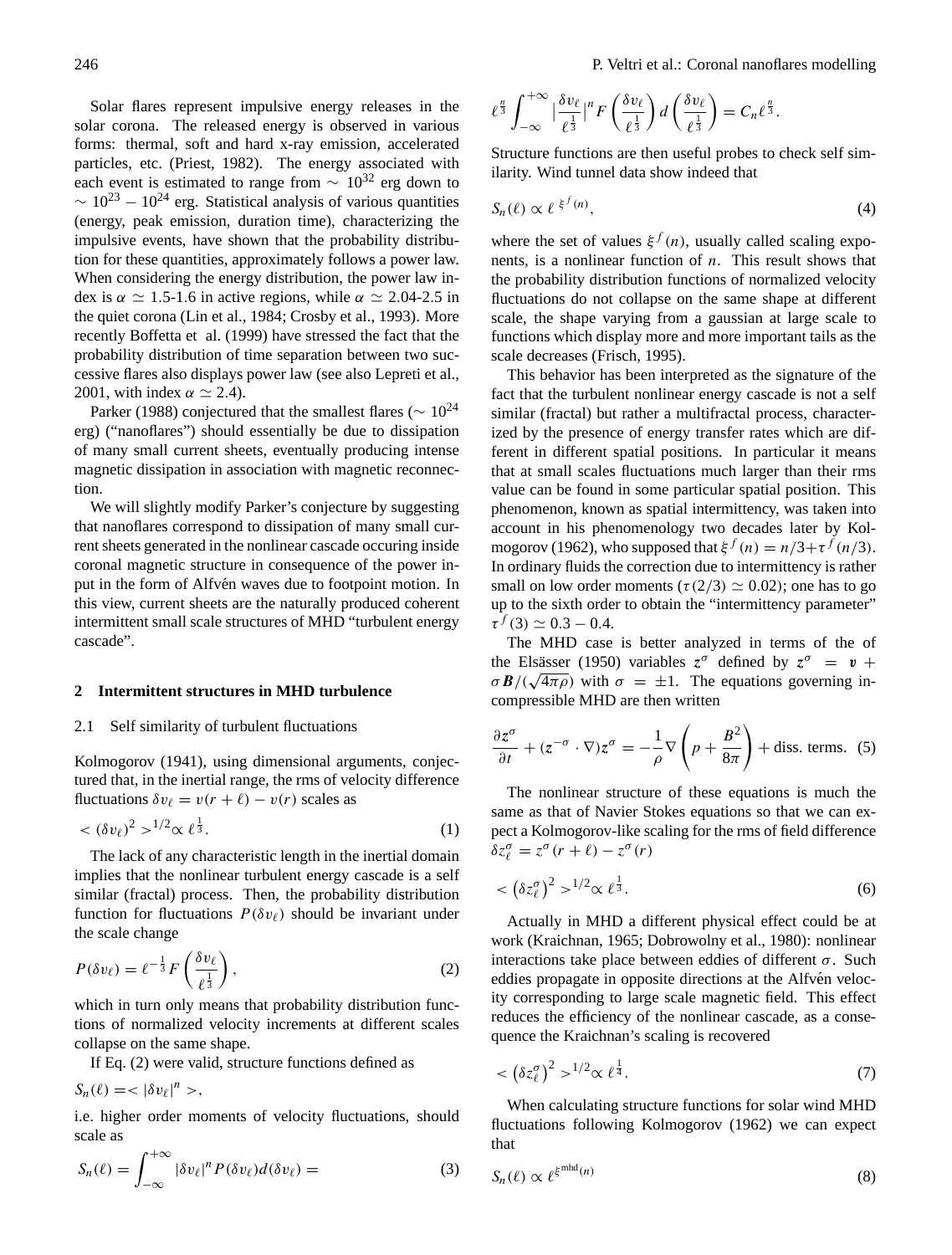

<span id="page-2-1"></span>**Fig. 1.** Scaling exponents of the unconditioned (full lines) and conditioned (dashed lines) structure functions are shown as function of the order for different fluid velocities ( $V_x$  open circles,  $V_y$  full squares) and magnetic field ( $B_x$  full triangles,  $B_y$  full circles,  $B_z$ crosses) components. Kolmogorov (dotted line) and Iroshnikov-Kraichnan (long-dashed) scaling are also reported for comparison.

with either

$$
\xi^{\text{mhd}}(n) = \frac{q}{3} + \tau^{\text{mhd}}\left(\frac{n}{3}\right)
$$
\n(9)

for Kolmogorov's scaling or

$$
\xi^{\text{mhd}}(n) = \frac{q}{4} + \tau^{\text{mhd}}\left(\frac{n}{4}\right)
$$
 (10)

for Kraichnan's scaling.

A number of structure function analysis performed both on solar wind and on laboratory plasma data have shown that both velocity and magnetic field fluctuations are indeed intermittent, i.e.  $\xi^{mhd}(n)$  is a nonlinear as function of *n* [\(Marsch](#page-10-6) [and Tu,](#page-10-6) [1997\)](#page-10-6) and that probability distribution functions of fluctuations are non gaussian [\(Sorriso-Valvo et al.,](#page-10-7) [1999\)](#page-10-7). Moreover the use of wavelet analysis described extensively in [Veltri et al.](#page-10-8) [\(1999\)](#page-10-8), has allowed to identify the nature of the coherent intermittent structures, which are responsible for the deviation with respect to self similarity.

#### 2.2 Haar wavelet structure functions analysis

An alternative way to calculate structure functions, is based on the differencing characteristics of Haar wavelet [\(Mahrt,](#page-10-9) [1991;](#page-10-9) [Katul et al.,](#page-9-6) [1994;](#page-9-6) [Veltri et al.,](#page-10-8) [1999\)](#page-10-8).

The wavelet trasform of a real square integrable signal  $f(x)$  is defined as

$$
W_f(b, a) = C_g^{-1/2} \frac{1}{\sqrt{a}} \int_{-\infty}^{\infty} \psi(\frac{x - b}{a}) f(x) dx,
$$
 (11)



<span id="page-2-2"></span>**Fig. 2.** A current sheet intermittent event: the three components of the magnetic field obtained through a minimum variance analysis (upper panel); the angle of rotation of the magnetic field in the plane perpendicular to the minimum variance direction (medium panel); the coefficient of correlation between velocity and magnetic field fluctuations (lower panel).

where  $a$  is a scale dilation and  $b$  a position traslation. The Haar basis is given by

$$
\psi(x) = \begin{cases}\n1 & \text{for } 0 < x < 1/2 \\
-1 & \text{for } 1/2 \le x < 1 \\
0 & \text{otherwise.} \n\end{cases}
$$
\n(12)

A logarithmically uniform spacing for scale discretization can be used, with increasingly coarser spatial resolution at larger scale. A complete orthogonal wavelet basis requires the same number  $N$  of wavelet coefficients as the number of measurements, while for the scale dilation and for the position traslation the discretizations  $a = 2^m$  and and  $b = 2^m i$ are usually assumed, with  $m$  and  $i$  integer numbers such that  $1 \leq m \leq M = \log_2(N)$  and  $1 \leq i \leq 2^{M-m}$ . The wavelet trasform of a given flow variable  $\phi(x)$  can then be represented as function of i and m, say  $W_{\Phi}(i, m)$ .

Haar wavelets can be used to define for any flow variable a set of functions, which are not strictly structure functions, as they are usually defined, but have the same physical meaning:

<span id="page-2-0"></span>
$$
\langle |\Phi(r+\ell) - \Phi(r)|^q \rangle \sim \frac{\langle |W_{\Phi}(i,m)|^q \rangle}{(2^{m/2}\Delta)^q}, \tag{13}
$$

where  $\ell = 2^m \Delta$  is the separation distance,  $r = 2^m i \Delta$  is the position and  $\Delta$  is the data sampling length. The functions calculated according to Eq. [\(13\)](#page-2-0) should have the same scaling laws as the structure functions, so in the following we will refer to them as structure functions without any further specification. From the structure functions the scaling exponents  $\xi(q)$  can be calculated through a best fit of Eq. [\(8\)](#page-1-1) over the interval of scale lengths  $2 \Delta < \ell < 2^M \Delta$ .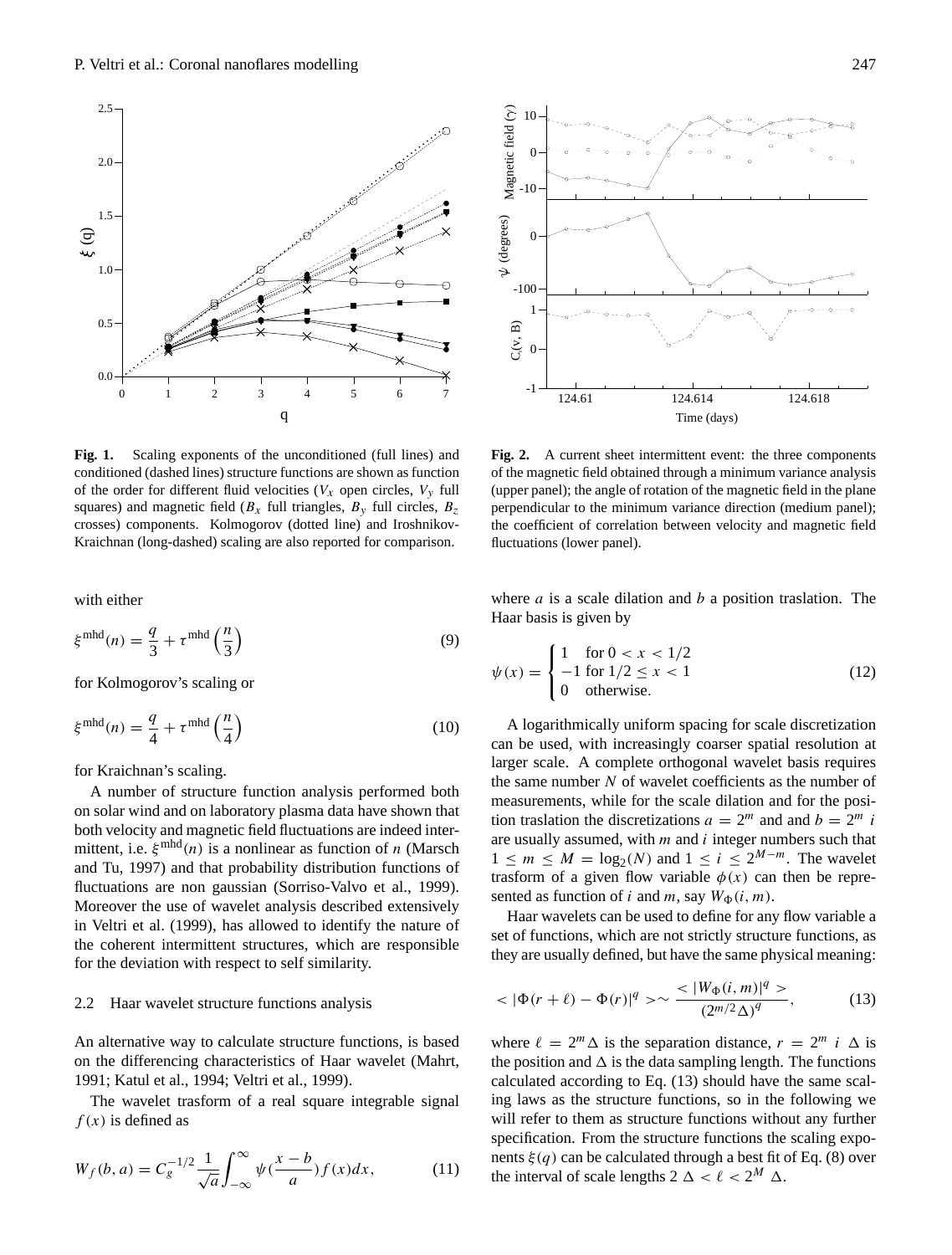

<span id="page-3-0"></span>**Fig. 3.** A current sheet intermittent event: the three components of the magnetic field obtained through a minimum variance analysis (upper panel); the angle of rotation of the magnetic field in the plane perpendicular to the minimum variance direction (medium panel); the coefficient of correlation between velocity and magnetic field fluctuations (lower panel).

This technique has been applied by [Veltri et al.](#page-10-8) [\(1999\)](#page-10-8) to fluid velocity and magnetic field measurements performed during about 1 year in the space experiment ISEE. In this experiment only two components of the fluid velocity, namely,  $V_x$  and  $V_y$ , have been obtained, together with all three components of the magnetic field. The reference frame used was the standard GSE frame and the sample was formed by data at a time resolution of  $T = 1$  min, so that the sampling rate was  $\Delta = V_{sw} T \sim 24000 \text{ km}$  ( $V_{sw}$  is the average solar wind velocity). The results are given in Fig. [1](#page-2-1) (the expected Kolmogorov and Kraichnan self similar scaling are also reported for comparison). Looking at this figure it is seen that intermittency strongly affects the scaling exponents of all the flow variables: their values deviate more and more from the expected linear relations with increasing the order of the structure function.

Following [Katul et al.](#page-9-6) [\(1994\)](#page-9-6), [Veltri et al.](#page-10-8) [\(1999\)](#page-10-8) have then introduced "conditioned structure functions". The definition of such functions is based on the idea that large isolated values of  $W_{\Phi}(i, m)$  represent a signature of intermittency. The wavelet coefficients are then classified as "passive" if  $|W_{\Phi}(i,m)|^2 < F\langle |W_{\Phi}(i,m)|^2 \rangle$  or "intermittent", when  $|W_{\Phi}(i,m)|^2 > F\langle |W_{\Phi}(i,m)|^2 \rangle$ ; structure functions are finally calculated by eliminating from the average in Eq. [\(13\)](#page-2-0) the intermittent points. Note that  $F$  was chosen in such a way to eliminate intermittency effects from the scaling exponents of the "conditioned structure functions". The results obtained were largely independent from the exact value of F. Actually, the "conditioned structure functions" were calculated for  $F = 5$ . Less than 5% of wavelets coefficients were eliminated from the average.



<span id="page-3-1"></span>**Fig. 4.** A parallel shock intermittent event:  $V_x$  (full line) and  $V<sub>v</sub>$  (dashed line) fluctuations normalised to the local average sound velocity (upper panel); proton density (full line) and sound velocity (dashed line) fluctuations normalised to their local average values (lower panel).

In Fig. [1](#page-2-1) are represented also the scaling exponents derived from "conditioned structure functions". It can be seen that the relation  $\xi(q)$  is almost linear for all flow variables, confirming that deviations from self similarity are effectively due to intermittent points identified through the corresponding large values of  $W_{\Phi}(i, m)$ .

## 2.3 Nature of intermittency in solar wind

The classification of wavelet coefficiens performed above, allows for an identification and a study of the most intermittent events in solar wind turbulence, which occur in those positions where the amplitude of the wavelet trasform displays the largest values compared to the average. These events, which occur on time scale of the order of few minutes, exhibit a small number of typical profiles, summarized as follows:

a) "tangential discontinuities": these structures are almost incompressible, ( $\delta \rho \sim \delta T_p \sim 0$ ) pressure balanced one dimensional current sheets. A minimum variance analysis performed on the magnetic field around the singularity shows (Figs. [2](#page-2-2) and [3\)](#page-3-0) that the component of the magnetic field which varies most changes sign, and this component is perpendicular to the average magnetic field (the magnetic field component along the third axis being almost zero). The magnetic field rotates then in a plane by an angle which is about 120°–130°. There is one more interesting property: when these structures occur during an Alvénic period (velocity and magnetic field fluctuations highly correlated), the Alfvénic correlations goes from 1 to zero during the traversal of the current sheet (Fig. [2\)](#page-2-2), when, on the contrary, these structures occur during a period of almost no Alfvénic correlation, the correlation increases to about 1 at the current sheet location (Fig. [3\)](#page-3-0).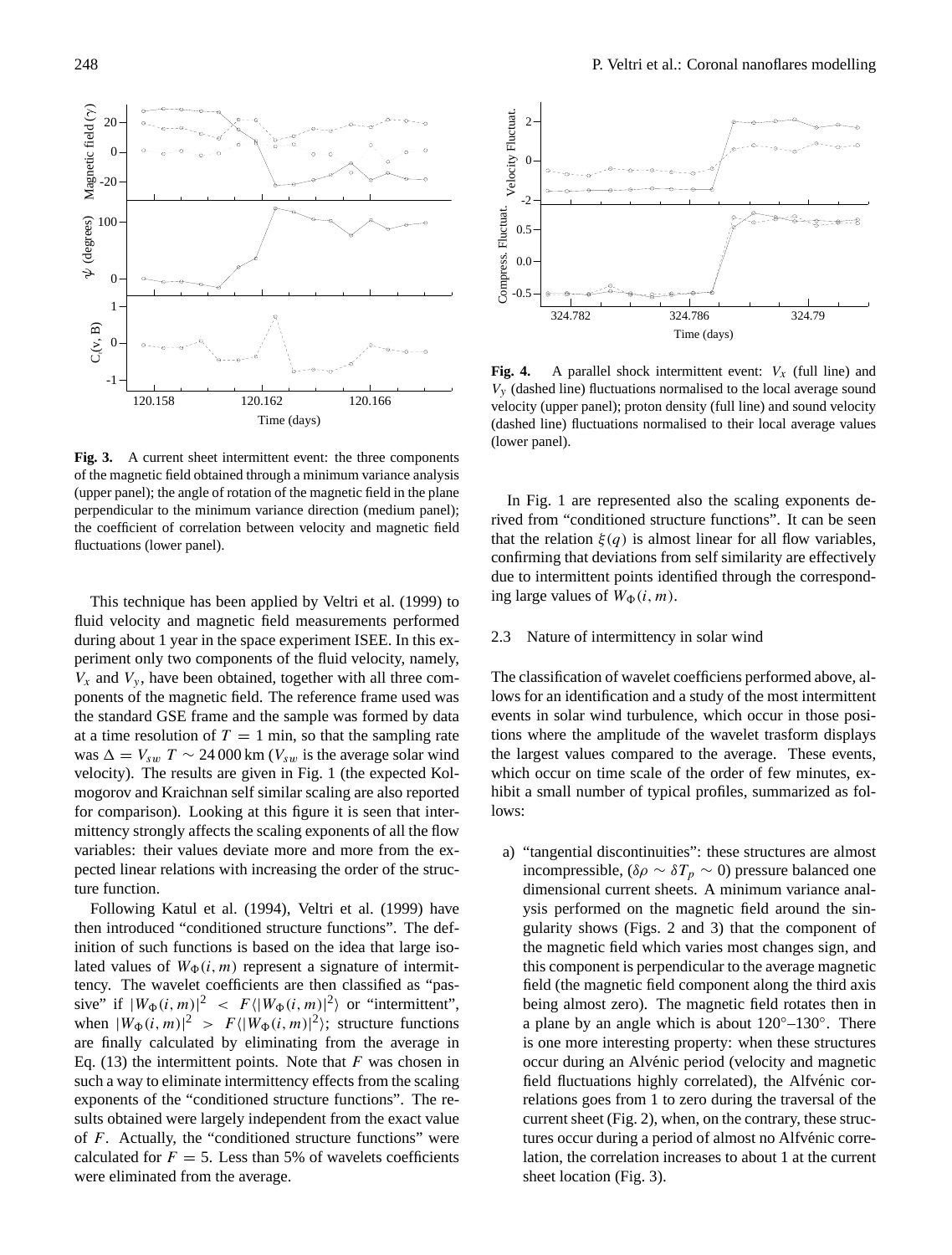

<span id="page-4-0"></span>Fig. 5. A slow shock intermittent event: velocity fluctuations parallel (full line) and perpendicular (dashed line) to the local average magnetic field normalised to the local average sound velocity (upper panel); proton density (full line), sound velocity (dashed line) and total pressure (dotted line) fluctuations normalised to their local average values (lower panel).

b) "compressive discontinuities": these structures can be either parallel shocks, mainly observed on the radial component of the velocity field, but clearly seen also on the magnetic field intensity, proton temperature and density (Fig. [4\)](#page-3-1); or slow mode wavetrains, characterized by a value of  $\beta \sim 0$ , a constant pressure, anticorrelated density and proton temperature fluctuations and with velocity fluctuations along the average magnetic field (Fig. [5\)](#page-4-0).

All these structures are 1D, at variance with those observed in fluid turbulence [\(She et al.,](#page-10-10) [1990\)](#page-10-10). This result represent a direct confirmation of the conjecture by [Carbone et al.](#page-9-7) [\(1995\)](#page-9-7) about the topology of the most intermittent structures in solar wind. By comparing scaling exponents in fluid experiments with those in solar wind data, these authors have found that the former were consistent with model of intermittency [\(She](#page-10-11) [and Leveque,](#page-10-11) [11994;](#page-10-11) [Grauer et al.,](#page-9-8) [1994;](#page-9-8) [Politano and Pou](#page-10-12)[quet,](#page-10-12) [1995\)](#page-10-12) where the most intermittent structures had codimension 1, while the latter require intermittent structures of codimension 2.

# **3 Coronal nanoflares modelling**

The results obtained when analyzing intermittent structures in solar wind MHD turbulence, described in the previous section, can furnish a key in modifying Parker's conjecture about smallest ( $\sim$ 10<sup>24</sup> erg) flares occurrence. Actually [Parker](#page-10-3) [\(1988\)](#page-10-3) conjectured that these flares, which he called "nanoflares", should "correspond to dissipation of many small current sheets, forming in the bipolar regions as a consequence of the continous shuffling and intermixing of the footpoints of the field in the photospheric convection". These current sheets are nothing but "tangential discontinuity which become increasingly severe with the continuing wind-



<span id="page-4-1"></span>**Fig. 6.** A rough sketch of the loop model.

ing and interweaving eventually producing intense magnetic dissipation in association with magnetic reconnection".

It is now worth tempting to suppose that "nanoflares" correspond to dissipation of many small current sheets, "forming in the nonlinear cascade" occuring inside coronal magnetic structures as consequence of the power input due to footpoint motion. Current sheets are nothing but "coherent intermittent small scale structures" of MHD turbulence. Energy injection at large scales would be essentially due to photospheric motions; nonlinear effects would be responsible for energy transfer to small scales, while the intermittent nature of energy releases would be the result of a "turbulent energy cascade", from large spatial/temporal scales down to small dissipative scales. Finally, some form of dissipation would turn the turbulence energy into thermal or other forms of energy.

To investigate the consequences of this conjecture, we need to build up a model to describe MHD turbulence evolution inside a coronal loop.

## 3.1 The RMHD shell model for turbulence in coronal loop

In a simplified form a loop can be represented as box, with a large aspect ratio  $R = L/L_{\perp} \gg 1$  (L being the height and  $L_{\perp}$  the side of its square basis), inside which there is a region of uniform density  $\rho$  and uniform magnetic field  $B_0$ , whose direction is vertical (Fig. [6\)](#page-4-1).

A coronal magnetic loop have  $\beta \sim 10^{-2}$  ( $\beta$  being the kinetic to magnetic pressure ratio) and a small perpendicular to longitudinal magnetic field ratio  $B_{\perp}/B_0 < 1/R$ . Starting from MHD Eqs. [\(5\)](#page-1-2) and using the above assumptions, a set of RMHD equations [\(Strauss,](#page-10-13) [1976;](#page-10-13) [Zank and Matthaeus,](#page-10-14) [1992\)](#page-10-14) can be obtained, which ensures that the plasma behaves as an incompressible fluid in the directions perpendicular to  $\mathbf{B}_0$ , while only propagation at the Alfvén speed takes place in the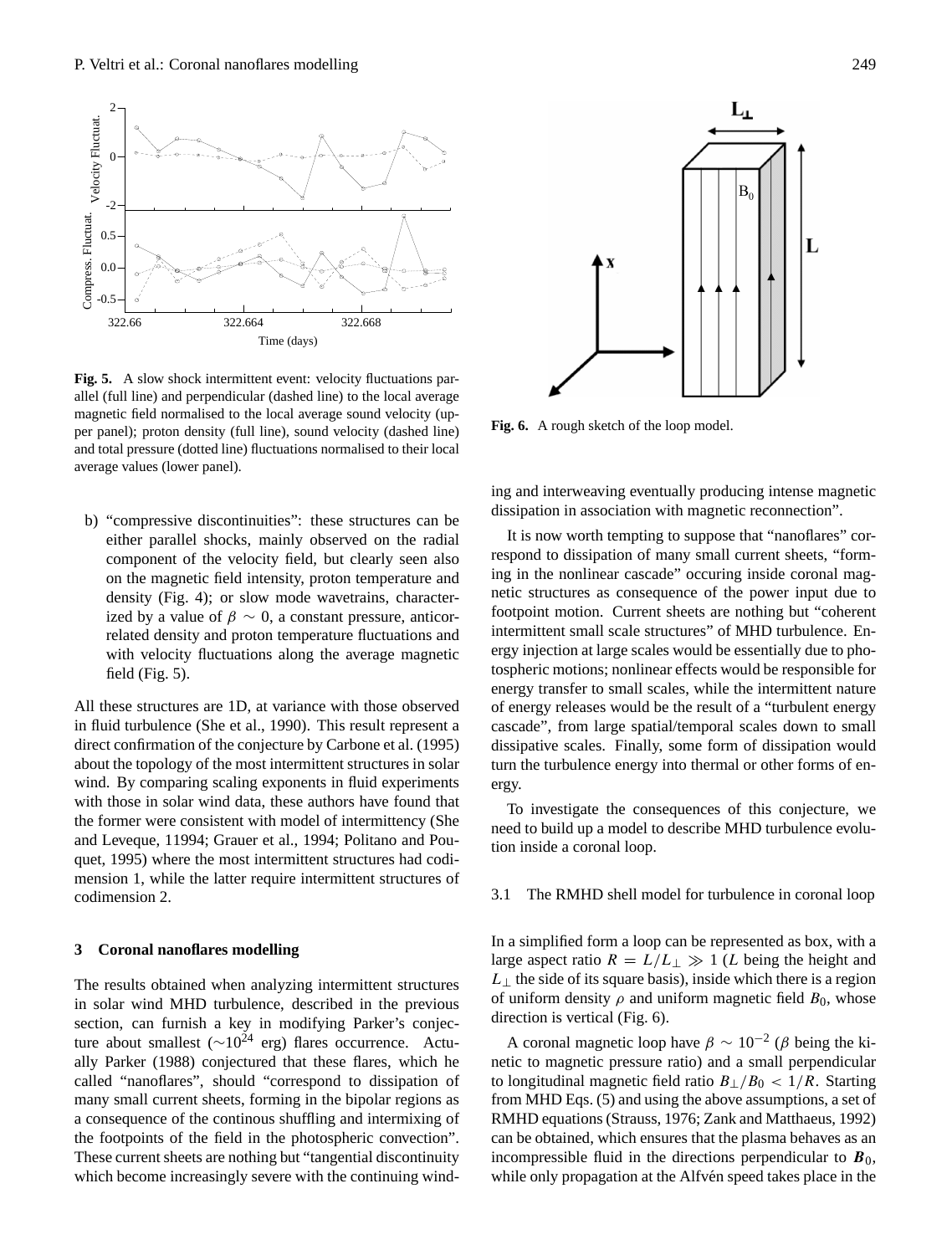direction parallel to  $\mathbf{B}_0$ :

$$
\frac{\partial \mathbf{Z}^{\sigma}}{\partial t} + (\mathbf{Z}^{-\sigma} \cdot \nabla_{\perp}) \mathbf{Z}^{\sigma} + \nabla_{\perp} p - \sigma \frac{\partial \mathbf{Z}^{\sigma}}{\partial x} = \chi \nabla_{\perp}^{2} \mathbf{Z}^{\sigma} \qquad (14)
$$

<span id="page-5-0"></span>
$$
\nabla_{\perp} \cdot Z^{\sigma} = 0, \tag{15}
$$

where  $\mathbf{Z}^{\sigma} = \mathbf{v}_{\perp} + \sigma \mathbf{b}_{\perp}$  (with  $\sigma = \pm 1$ ) are the Elsässer variables;  $v_{\perp}, b_{\perp}$  and  $\nabla_{\perp}$  are the component perpendicular to  $B_0$ of the velocity, magnetic field and gradient, respectively; p is the total (kinetic + magnetic) pressure; x is the coordinate along the loop. Lenghts are normalized to the loop length L, velocities to the Alfvén velocity  $c_A = \frac{B_0}{\sqrt{4\pi\rho}}$  ( $\rho$  is the mass density); time is normalized to the Alfvén transit time  $T_A = L/c_A$  (the time an Alfvén wave takes to propagate along the loop); the magnetic field is normalized to  $\mathbf{B}_0$ and the pressure is normalized to  $\rho c_A^2$ . The dissipation coefficient is  $\chi = \mu/(c_A L)$ , where the the magnetic diffusivity  $\mu$ has been assumed equal to the kinematic viscosity ν. Condition [\(15\)](#page-5-0) ensures that the plasma behaves as an incompressible fluid in the directions perpendicular to  $\mathbf{B}_0$ , while only propagation at the Alfvén speed takes place parallel to  $\mathbf{B}_0$ .

Direct simulations [\(Einaudi et al.,](#page-9-9) [1996;](#page-9-9) [Hendrix and Van](#page-9-10) [Hoven,](#page-9-10) [1996;](#page-9-10) [Dmitruk and Gomez,](#page-9-11) [1997,](#page-9-11) [1999;](#page-9-12) [Dmitruk](#page-9-13) [et al.,](#page-9-13) [1998\)](#page-9-13) of 2D and 3D MHD equations, and within the framework of RMHD have been performed, where the connection between dissipation bursts in turbulence and nanoflares has been introduced. However, simulation are subject to a severe limitation: the very high Reynolds/Lundquist numbers typical of the coronal plasma are not accessible. This does not allow to describe the transition from the fractal to the multifractal behaviour which is associated with intermittency in turbulent flows. In this respect, MHD shell models represent a useful tool, since they allow to model high Reynolds/Lundquist number turbulence with a small computational effort. [Boffetta et al.](#page-9-1) [\(1999\)](#page-9-1) have applied a MHD shell model to study the statistical properties of dissipated energy in the coronal turbulence. However, the application of shell models to the turbulence in coronal plasmas suffers for two main limitations:

- a) MHD shell models are derived within the incompressible MHD [\(Boffetta et al.,](#page-9-1) [1999\)](#page-9-1), corresponding to the limit  $\beta \gg 1$  ( $\beta$  being the kinetic to magnetic pressure ratio). On the contrary, the magnetically dominated coronal plasma ( $\beta \sim 10^{-2}$ ) is better represented by reduced MHD: in such an approach only noncompressive fluctuations polarized perpendicular to the main magnetic field  $\mathbf{B}_0$  are retained, while nonlinear coupling take place only in the directions orthogonal to  $\mathbf{B}_0$ .
- b) shell models do not give any information neither on the spatial structure of the turbulence nor on the geometry of the considered physical system. For instance, the energy input from photospheric motions is represented by a forcing term acting on the large-scale shells, but delocalized in space.

To overcome the above drawbacks we have built up [\(Nigro](#page-10-15) [et al.,](#page-10-15) [2004\)](#page-10-15) a new kind of shell model. This model is derived in the framework of the above written RMHD (Eq. [14\)](#page-5-0), instead of incompressible MHD. Dynamical variables depend on the coordinate x parallel to the main magnetic field  $\mathbf{B}_0$  in order to preserve the spatial information along this direction. We will refer to this model as "hybrid shell model".

From Eq. [\(14\)](#page-5-0) the equations for the "hybrid shell model" can be obtained, where a Fourier transform of the two coordinates perpendicular to  $\mathbf{B}_0$  is performed, while the dependence on space variable x along  $\mathbf{B}_0$  is kept:

<span id="page-5-1"></span>
$$
\left(\frac{\partial}{\partial t} - \sigma \frac{\partial}{\partial x}\right) Z_n^{\sigma}(x, t) = -\chi k_n^2 Z_n^{\sigma}(x, t) +
$$
\n
$$
ik_n \left(\frac{11}{24} Z_{n+1}^{\sigma} Z_{n+2}^{-\sigma} + \frac{13}{24} Z_{n+1}^{-\sigma} Z_{n+2}^{\sigma} - \frac{19}{48} Z_{n+1}^{\sigma} Z_{n-1}^{-\sigma} - \frac{11}{48} Z_{n+1}^{-\sigma} Z_{n-1}^{-\sigma} + \frac{19}{96} Z_{n-1}^{\sigma} Z_{n-2}^{-\sigma} - \frac{13}{96} Z_{n-1}^{-\sigma} Z_{n-2}^{\sigma} \right)^*
$$
\n(16)

with  $n = 0, 1, ..., n_{\text{max}}$  and  $\sigma = \pm 1$ . The model is built up by following a standard procedure: the  $k$ -space perpendicular to  $\mathbf{B}_0$  is divided into concentric shells of exponentially growing radius; for each shell a scalar value  $k_n = k_0 2^n$  of the wavevector and a scalar value  $Z_n^{\sigma}(x, t)$  of the Elsässer variables is defined (the fundamental dimensionless wavevector is  $k_0 = 2\pi (L/L_{\perp}) = 2\pi R$ . The evolution equations for the dynamical variables  $Z_n^{\sigma}(x, t)$  are built up by retaining only the interactions between nearest and next nearest neighbor shells in the form of quadratic nonlinearities. The nonlinear terms coefficients are then determined by imposing that they conserve the 2D quadratic invariants: total energy, cross helicity and squared magnetic potential [\(Giuliani and Carbone,](#page-9-14) [1998\)](#page-9-14).

#### 3.2 Boundary conditions

According to Eq. [\(16\)](#page-5-1), the quantities  $Z_n^+$  propagate in the negative x direction at the Alfvén speed, while  $Z_n^-$  propagate in the positive x direction. At the lower boundary  $x = 0$ we will then only impose the value of  $Z_n^-$ , while at the upper boundary  $x = 1$  we will impose the value of  $Z_n^+$ . Using the relation between  $Z_n^{\sigma}$  and velocity field harmonics  $v_{\perp n}(x, t) = (Z_n^+(x, t) + Z_n^-(x, t))/2$  the expression for the boundary values of the "entering" dynamical variables can be obtained

$$
Z_n^-(x = 0, t) = 2v_{\perp n}(x = 0, t) - Z_n^+(x = 0, t), \tag{17}
$$

<span id="page-5-2"></span>
$$
Z_n^+(x=1,t) = 2v_{\perp n}(x=1,t) - Z_n^-(x=1,t). \tag{18}
$$

On the RHS of these equations the velocity  $v_{\perp n}$  must be specified, while the Elsässer variables, corresponding to perturbations leaving the domain  $(Z_n^+(x = 0, t)$  and  $Z_n^-(x = L, t)$ , are determined by the evolution Eqs. [\(16\)](#page-5-1) inside the domain. We have chosen to inject energy only through the lower boundary, keeping a vanishing velocity at the upper boundary:  $v_{\perp n}(x = 1, t) = 0$ . Condition [\(18\)](#page-5-2) then implies  $Z_n^+ = -Z_n^-$  at  $x = 1$ ; i.e. exiting perturbations are totally reflected at the upper boundary. This boundary condition has been chosen for the sake of simplifying the model;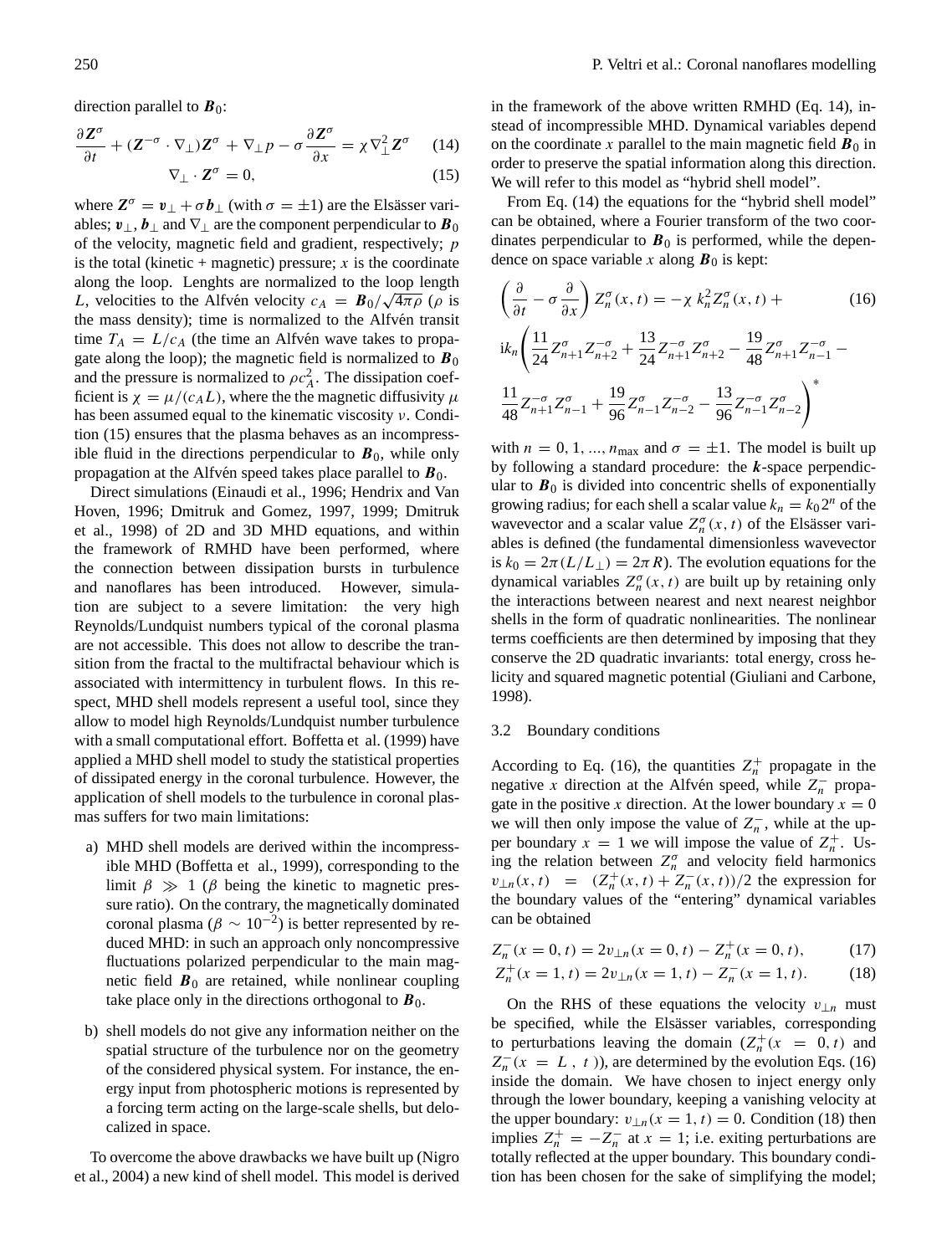however, we expect that the results would remain essentially unchanged if energy exchanges were be allowed also through the upper boundary. Moreover, we have assumed that most of energy in photospheric motions is concentrated at larger spatial scales  $\sim L_{\perp}$ . Then, at the lower boundary  $x = 0$  only the first three shell, which represent the minimum number of shells which must be populated in order to initiate nonlinear interactions, are excited:

<span id="page-6-0"></span>
$$
v_{\perp n}(x = 0, t) = u_{\perp} f_n(t), \quad n = 0, 1, 2,
$$
  

$$
v_{\perp n}(x = 0, t) = 0, \quad n = 3, ..., n_{\text{max}}.
$$

The constant  $u_{\perp}$  gives the order of magnitude of velocity perturbations at the boundary, while  $f_n(t)$  are random signals gaussian distributed, with unit standard deviation, selfcorrelated with a correlation time  $t_c$ , which represents the characteristic time associated with photospheric motions. We used  $t_c = 300$  s. From Eq. [\(16\)](#page-5-1) an energy balance equation can be derived

$$
\frac{dE}{dt} = F(t) - W(t),\tag{19}
$$

where  $E(t)$ ,  $F(t)$  and  $W(t)$  represent, respectively, the total energy, the net incoming energy flux and the total dissipated power

$$
E = \sum_{\sigma} \int_0^1 \varepsilon^{\sigma}(x, t) dx, \quad W = \frac{\chi}{2} \sum_{\sigma, n} \int_0^1 k_n^2 |Z_n^{\sigma}(x, t)|^2 dx,
$$
  

$$
F = \sum_{\sigma} [F^{\sigma}(x = 0, t) - F^{\sigma}(x = 1, t)],
$$

where  $\varepsilon^{\sigma}(x, t)$  and  $F^{\sigma}(x, t)$  are the pseudoenergy per height unit and the pseudoenergy flux

$$
\varepsilon^{\sigma}(x,t) = \frac{1}{4} \sum_{n=0}^{n_{\text{max}}} |Z_n^{\sigma}(x,t)|^2, \quad F^{\sigma}(x,t) = -\sigma \varepsilon^{\sigma}(x,t).
$$

Equation [\(19\)](#page-6-0) has also been used to check the accuracy of the numerical solution.

#### **4 Numerical results**

Equations [\(16\)](#page-5-1) have been numerically solved, using a second order finite difference scheme in space and a second order Runge-Kutta method in time.

As a typical case we chosen to study a magnetic structure with a parallel length  $L = 3 \times 10^4$  km, and an aspect ratio  $R = (L/L_{\perp}) = 30/2\pi$ , a characteristic Alfvén velocity  $c_A = 2 \times 10^3$  km s<sup>-1</sup> (corresponding to Alfvén transit time  $T_A = 15$  s). The velocity at the forcing boundary has been assumed to be of the order of 1 km s−<sup>1</sup> corresponding to that observed in photospheric motions, so that  $u_{\perp} = 5 \times 10^{-4}$ ; finally a very small dissipation coefficient  $\chi = 10^{-7}$  has been used, which requires  $n_{\text{max}} = 11$  in order to ensure that the generated spectrum will be fully contained into the finite number  $n_{\text{max}}$  of shells. Using the above values and a typical mass density  $\rho = 1.67 \times 10^{-16}$  g cm<sup>-3</sup>, the following normalization factors for energy and power are obtained  $E_N = (\rho c_A^2 L^3)/R^2 = 7.93 \times 10^{27}$  erg,  $W_N =$ 



<span id="page-6-1"></span>**Fig. 7.** Kinetic (white boxes) and magnetic (black boxes) spectral energy as function of the shell order. The spectra are averaged both in direction along the loop and in time.

 $(\rho c_A^3 L^2)/R^2 = 5.28 \times 10^{26}$  erg s<sup>-1</sup>. Note that  $E_N$  is also an estimation of the d.c. magnetic energy stored in the loop.

## 4.1 Energetics

As described above, energy is injected in the first three shells at the lower boundary. In consequence of propagation parallel to  $\mathbf{B}_0$ , this energy is distributed along the x direction. At the same time, nonlinear couplings transfer this energy to smaller scales in the transverse direction. In this way a spectrum is formed (Fig. [7\)](#page-6-1), ranging from the large injection scales ( $n \leq 2$ ) down to the small dissipative scales ( $n \geq 9$ ). In the inertial domain (3  $\leq n \leq 8$ ) the characteristic Kolmogorov power law spectrum is displayed mainly by kinetic energy.

The time evolution for total energy, net incoming energy flux and dissipated power is shown in Fig. [8.](#page-7-0) At the initial time the magnetic structure does not contain energy. During a transient, which lasts about 15 h, the energy increases: the motions at the base of the loop inject Alfvénic perturbations which gradually fill the whole structure. With increasing time, the energy does not stabilize but displays strong irregular variations. These variations are due both to energy input/output at the lower boundary (the upper is a perfectly reflecting boundary), and to dissipation. The energy input is not simply determined by the external forcing, but it depends also on how the forcing couples with perturbations which are present inside the system. In particular, this coupling contributes to determine the sign of the net energy flux. In Fig. [8](#page-7-0) it can be seen that the energy flux continuously changes sign on a short time scale.

Dissipation gives a negative definite contribution to energy variations. The time dependence of the dissipated power shown in Fig. [8](#page-7-0) indicates that dissipation takes place in an intermittent fashion: periods characterized by the presence of "strong dissipation peaks" are observed, along with relatively "quiet" periods, during which the level of dissipation is much lower. The strongest event correspond to a peak dissipated power of  $\sim 10^{24}$  erg s<sup>-1</sup>. We expect that further events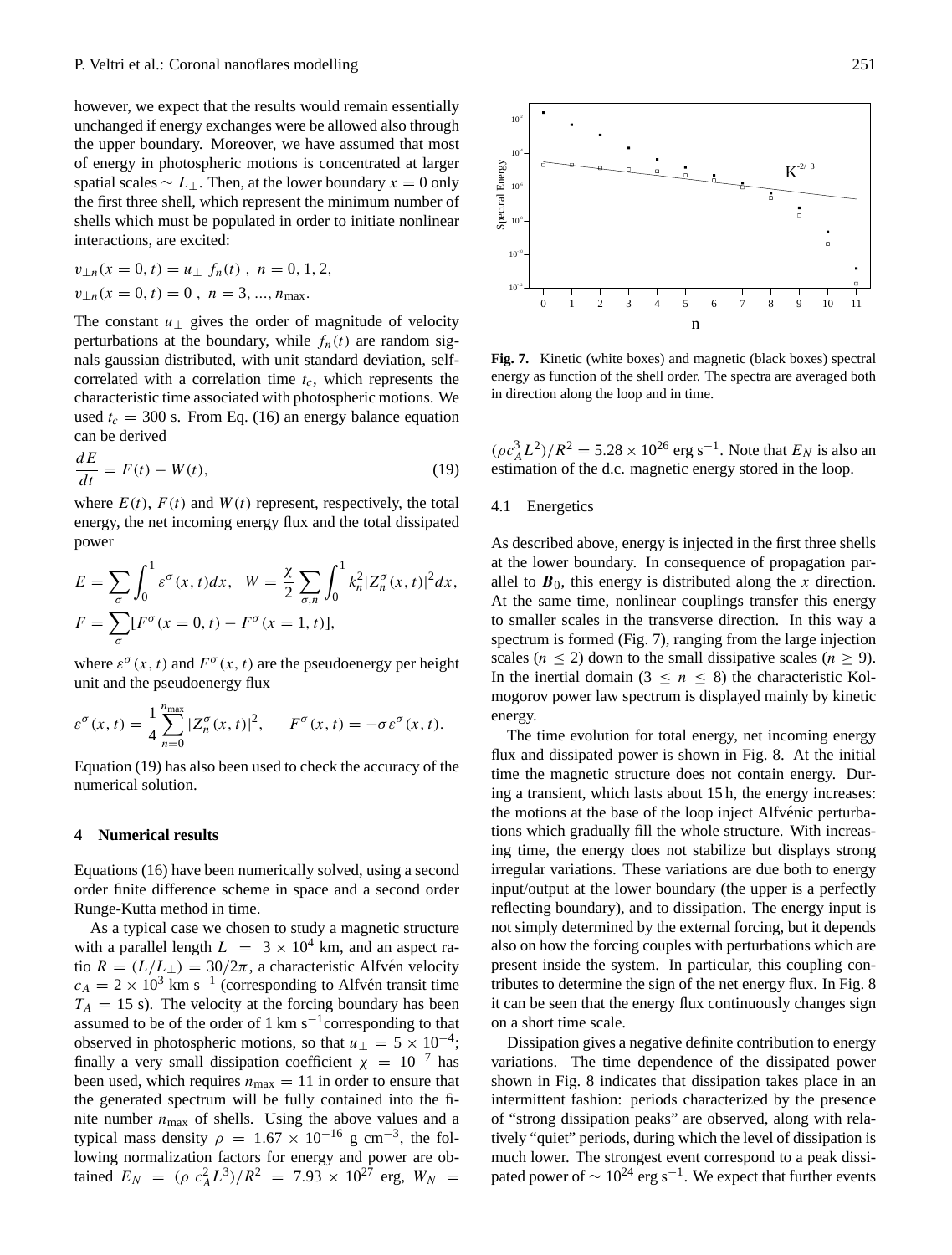<span id="page-7-0"></span>**Fig. 8.** Time evolution of **(a)** Energy, **(b)** Energy flux and **(c)** Dissipated power.

which such a strong dissipated power would be observed in longer simulations. Even though the energy never reaches a stationary state, when observed over very long times it oscillates around an average value. This indicates that a statistical equilibrium is reached between incoming flux, outcoming flux and dissipation. The energy and the dissipated power, averaged over a time which excludes the initial transient are  $\langle E \rangle_t \simeq 3.84 \times 10^{-2}$  and  $\langle W \rangle_t \simeq 5.05 \times 10^{-5}$ . In a similar way, we calculated the average incoming and outcoming fluxes, by separately considering periods of positive  $\langle F_{\text{in}} \rangle_t$  ≈ 8.38 × 10<sup>-5</sup> and periods of negative flux  $\langle F_{\text{out}} \rangle_t \simeq -2.99 \times 10^{-5}$ . Then about 60.3% of the energy which enter the system during the whole simulation is dissipated, while 35.7% propagate outside. Average fluxes and dissipation tend to cancel out, a small unbalance remaining  $\langle dE/dt \rangle_t / \langle F_{\text{in}} \rangle_t \simeq 4\%$  which tends to vanish increasing the simulation time.

The average energy can be splitted as the sum of the kinetic  $\langle E_K \rangle_t = 8.51 \times 10^{-5}$  and magnetic  $\langle E_M \rangle_t =$  $3.84 \times 10^{-2}$  average energies. From the average energy an estimation of the perturbation amplitude can be obtained  $\delta B_{\perp}/B_0 \sim \langle E_M \rangle_t^{1/2} \simeq 0.2$ , and  $\delta v_{\perp}/c_A \sim \langle E_K \rangle_t^{1/2} \simeq$  $9.2 \times 10^{-3}$ . This means that magnetic field fluctuations inside the loop dominate over velocity fluctuations at least at larger scales. This result is a consequence of the fact that the forcing at the loop base has a characteristic time  $t_c$  much larger than the Alfvén transit time  $T_A$  [\(Einaudi and Velli,](#page-9-15) [1999\)](#page-9-15). In particular, this implies that the reduced cross-helicity of fluctuations  $H = 2\delta v \delta b / (\delta v^2 + \delta b^2) \simeq 2\delta v / \delta b \sim 10^{-1}$ . This condition is equivalent to  $\delta Z^+ \simeq \delta Z^-$  and it corresponds to the presence of Alfvénic fluctuations propagating along the loop in both directions. This holds during the whole simulation, except for a short initial transient ( $\sim 2T_A$ ). The condition  $|H| \ll 1$  implies that nonlinear interactions are effective in transfering energy along the spectrum.

<span id="page-7-1"></span>**Fig. 9.** Probability distribution functions for **(a)** Peak of dissipated power, **(b)** Duration, **(c)** Burst Energy, **(d)** Time separation. Power law with indices 1.8 for the first three distributions and 2 for the last one are represented for comparison.

The velocity fluctuations inside the loop are considerably larger with respect to photospheric motions which drive the energy input. This means that loop works as an extremely efficient energy storage device.

## 4.2 Probability distribution functions

The time dependence of dissipated power shown in Fig. [8](#page-7-0) displays a sequence of spikes, which are supposed to represent the energy release events (micro or nanoflares) observed in the solar corona. We have then calculated the statistical properties of such events to compare them with the observed properties of coronal flares. So we have defined a burst of dissipation by the condition  $W(t) \geq W_{\text{thr}}$ . We have chosen the threshold value as  $W_{thr} = W_{ave} + 2\sigma$ , where the average and the standard deviation of the dissipated power have been calculated on the time intervals between bursts by an iterative process to take into account only the background contribution. The calculated PDFs of peak maximum power  $f(W_m)$ , peak duration time  $f(t_D)$ , energy dissipated in a burst  $f(E_b)$ and waiting time between bursts  $f(t_L)$  are represented in Fig. [9.](#page-7-1) All these distribution functions display power law behavior extended over a wide range of decades. The power law indices are of the order of 1.8 for the first three distribution and about 2 for the waiting times, values which are in agreement with those obtained in statistical analisys of impulsive events in the corona. The range of dissipated energy goes from  $10^{20}$  erg to  $10^{25}$  erg, which compare very well with the energy involved in nanoflares. This wide dynamical range is due to intermittency in high Reynolds number turbulence, efficiently described by the shell technique. The energy of dissipation events depend on the value  $E<sub>N</sub>$  used to normalize energy. A loop containing a larger amount of magnetic energy in the equilibrium field would correspond to larger energies released in dissipative events. However, in



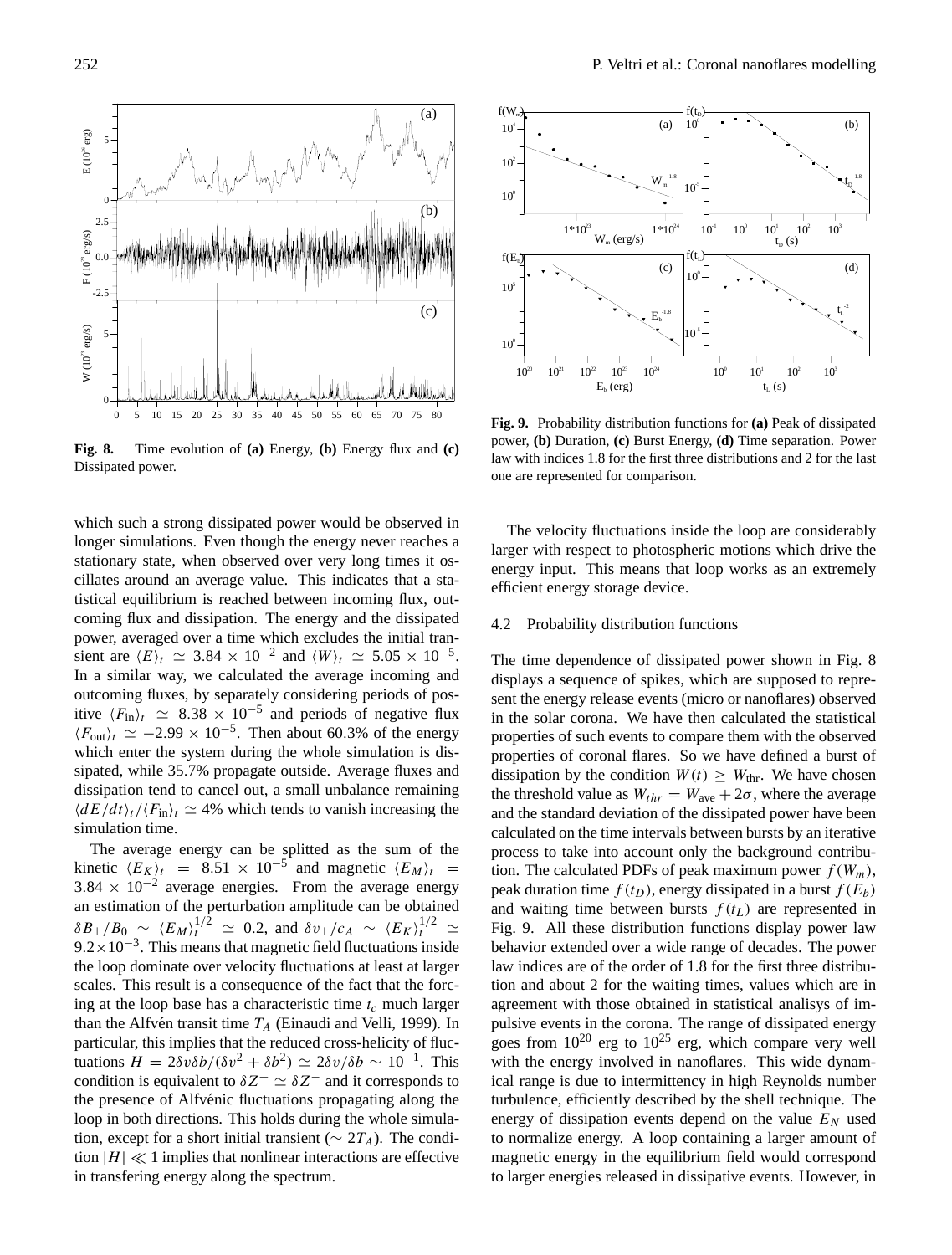

<span id="page-8-0"></span>**Fig. 10.** Root mean square value of the velocity fluctuations as function of the coordinate along the loop.

our model there is an upper limit to the energy which can be released in a single event: this limit is represented by the energy of the equibrium field  $\sim E_N$ . This implies that our model cannot account for large flares, which probably need topologically complex magnetic field above active regions to store and dissipate the required energy.

#### 4.3 Velocity fluctuations

A extremely efficient challenge for the model is represented by the comparison of velocity fluctuations obtained in the numerical model with unresolved non-thermal velocity. From the observational point of view the non-thermal velocity represents the excess amount of an observed line width over thermal contribution. The physical reason for the excess broadening is still not clear. In the framework of our model we can interpret the observed non-thermal velocity as turbulent velocity. In fact the isotropic and very small scale nature of non-thermal motion appears to be suited to MHD turbulence interpretation of non-thermal velocity.

The velocity distribution along the loop is represented in Fig. [10,](#page-8-0) where it can be seen that, starting from about 1 km/s at the boundary, values of the order of 30 km/s are obtained 3000 km higher. This distribution compares well with the distribution of unresolved velocity, observed by Sumer experiment [\(Chae et al.,](#page-9-16) [1998\)](#page-9-16), assuming that temperature is directly related to height above photosphere. The numerical values are also in agreement with observed coronal nonthermal velocity obtained by [Brosius et al.](#page-9-17) [\(2000\)](#page-9-17). In this work they have presented a high-resolution EUV spectrum of solar active region obtained with the SERTS sounding rocket. Using the strong emission line observed for each ionization stage of Fe from X though XVI and Ni XVIII, they find that all of the measured non-thermal line widths yield velocities consistent with 35 km/s, within the measurement uncertainties.

Even more interesting comparisons may be derived from the analysis of non-thermal velocity measured in correspondence of flares. Let us see what happens to velocity fluctuations in our numerical simulations. Looking at Fig. [11](#page-8-1) it is seen that magnetic field fluctuations display variations on time scale of the order of several hours, much the same as



<span id="page-8-1"></span>**Fig. 11.** Root mean square value of the velocity (middle panel) and magnetic field (lower panel) fluctuations as function of time. The dissipated power is represented in the upper panel for comparison.

the stored fluctuating energy (Fig. [8\)](#page-7-0) of which they represent the main contribution. On the contrary, velocity fluctuations are characterized by spikes which can be as higher as 80 − 140 km/s, much larger then their average value ( $\simeq$  30 km/s). Even if these spikes are not always correlated with a burst of dissipation, the contrary is always true: every dissipation burst is correlated with a spike in the velocity fluctuation. This behavior is clearly seen both in Fig. [11](#page-8-1) and in Fig. [12](#page-9-18) where a direct comparison between time behavior of dissipated power and velocity fluctuation amplitude is performed by zooming on a particular time period. The strong increase of velocity fluctuations in correspondence (just before) a dissipation burst compares extremely well with the increase of nonthermal velocity observed during flares, not only qualitatively but also quantitatively. In fact [Landi et al.](#page-10-16) [\(2003\)](#page-10-16) have observed maximum value of around 100 km/s at flare onset and then decay to the values of around 30 km/s non thermal mass motion of nonflaring plasma.

## **5 Conclusions**

The results obtained strongly support the view that coronal nanoflares could be related to intermittent dissipative events in the MHD turbulence produced in a coronal magnetic structure by footpoint motions. The main physical ingredients in the model are represented by an energy injection at a boundary of the simulation domain, which is efficiently stored in the loop up to significant levels mainly in the form of magnetic fluctuations. Fast increase of fluctuating kinetic energy, allows to bring the accumulated magnetic energy from large scales to small scales. This transport is realized by nonlinear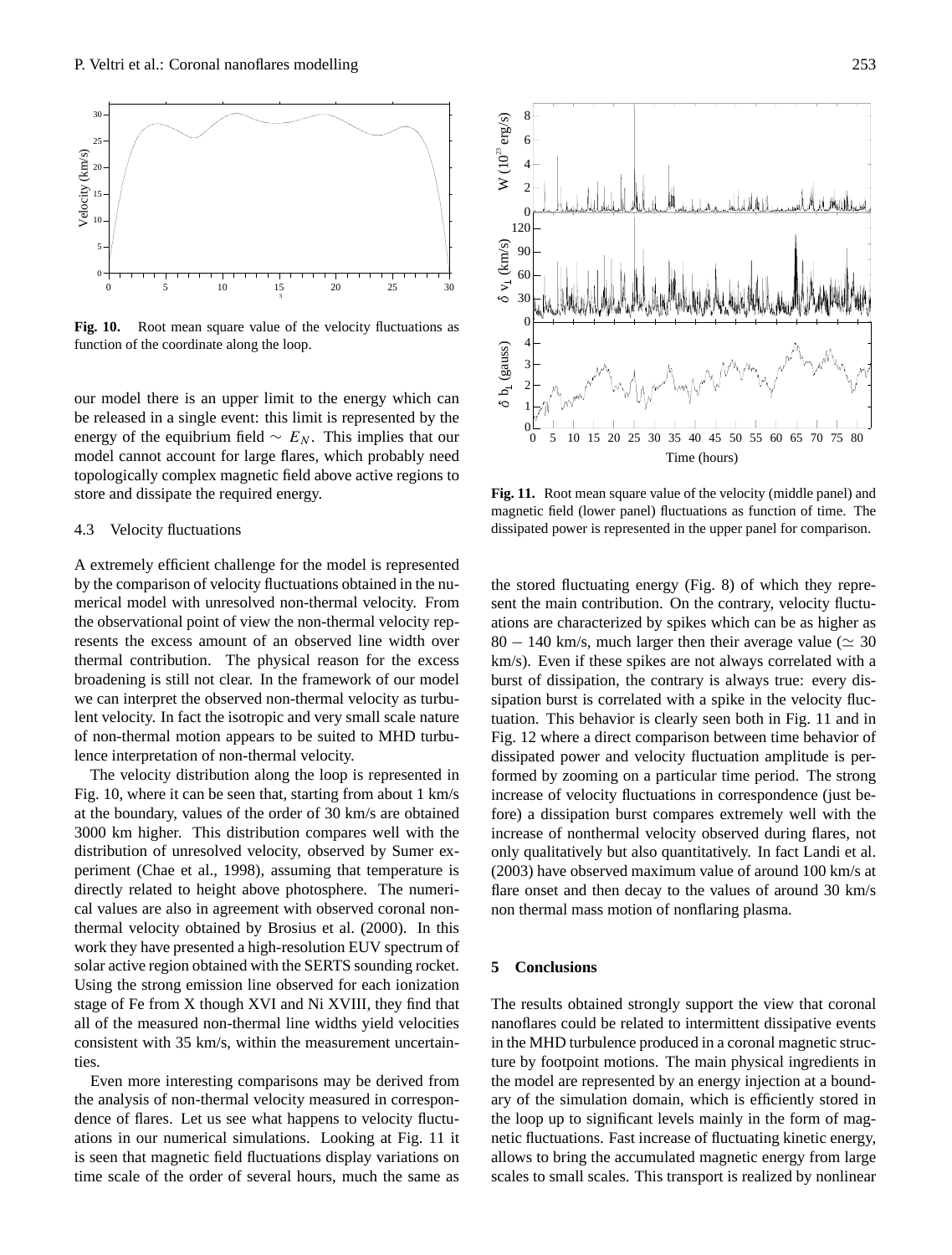

<span id="page-9-18"></span>**Fig. 12.** Comparison between velocity fluctuations (grey line) and dissipated power (black line) time evolution.

interactions which process magnetic and kinetic fluctuations and give rise to the intermittent behavior, whose signature is found on statistical distribution of observational data, without any need of "ad hoc" hypothesis.

The "hybrid shell model" we have used is extremely useful in studying the energy balance of dynamical variables, but it does not allow for a description of the spatial characteristics of the turbulence. On the other hand, the data from solar wind have allowed us to understand what are the properties of the most intermittent structures in MHD turbulence, which as concerns incompressible MHD, turn out to be current sheets. Integrating the informations furnished by both methods represents then an extremely efficient way to look at problems which are far from the possibility of actual computers if Direct Numerical Simulations were used.

It is then worth summarizing some methodological results which follow from this paper:

- a) physical understanding of complex nonlinear phenomena occurring in plasmas require the coordinated utilization of different tools: space and laboratory data analysis, simplified dynamical models, numerical simulations;
- b) the signature of non linear interactions seems to be a multifractal intermittent behavior. This behavior observed in turbulent fluid flows seems to represent a key to explain some burstly phenomena occurring in space, laboratory and solar corona plasmas;
- c) dynamical models represent a particularly efficient tool to describe this intermittent behavior.

*Acknowledgements.* The authors acknowledge useful discussion with P. Giuliani. This work was partially supported by the MIUR (Ministero dell'Istruzione, dell'Universita e della Ricerca) through ` a National Project Fund (Cofin 2002) and by the European Community within the Research Training Network "Turbulence in Space Plamas, Theory, Observation and Simulation". Numerical calculations have been performed in the framework of HPCC (Center for High Performance Computing) of the University of Calabria.

Edited by: A. Chian Reviewed by: two referees

#### **References**

- <span id="page-9-1"></span>Boffetta, G., Carbone, V., Giuliani, P., Veltri, P., and Vulpiani, A.: Power Laws in Solar Flares: Self-Organized Criticality or Turbulence?, Phys. Rev. Lett., 83, 22, 4662–4665, 1999.
- <span id="page-9-17"></span>Brosius, J. W. , Thomas, R. J., Davila, J. M., and Landi, E.: Analysis of a Solar Active Region Extreme-Ultraviolet Spectrum from SERTS-97, Astrophys. J., 543, 2, 1016–1026, 2000.
- <span id="page-9-7"></span>Carbone, V., Veltri, P., and Bruno, R.: Experimental Evidence for Differences in the Extended Self-Similarity Scaling Laws between Fluid and Magnetohydrodynamic Turbulent Flows, Phys. Rev. Lett., 75, 17, 3110–3113, 1995.
- <span id="page-9-16"></span>Chae, J., Schühle, U., and Lemaire, P.: SUMER Measurements of Nonthermal Motions: Constraints on Coronal Heating Mechanisms, Astrophys. J., 505, 2, 957–973, 1998.
- <span id="page-9-0"></span>Crosby, N. B., Aschwanden, M. J., and Dennis, B. R.: Frequency distributions and correlations of solar X-ray flare parameters, Solar Phys., 143, 275–299, 1993.
- <span id="page-9-11"></span>Dmitruk, P. and Gomez., D. O.: Turbulent coronal heating and the distrinution of nanoflares, Astrophys. J., 484, L83–L86, 1997.
- <span id="page-9-13"></span>Dmitruk, P., Gomez., D. O., and De Luca, E. E.: Magnetohydrodynamic turbulence of coronal active regions and the distribution of nanoflares, Astrophys. J., 505, 974–983, 1998.
- <span id="page-9-12"></span>Dmitruk, P., and Gomez., D. O.: Scaling Law for the Heating of Solar Coronal Loops, Astrophys. J., 527, L63–L66, 1999.
- <span id="page-9-5"></span>Dobrowolny, M., Mangeney, A., and Veltri, P.: Fully developed anisotropic hydromagnetic turbulence in interplanetary space, Phys. Rev. Lett., 45, 144–147, 1980.
- <span id="page-9-9"></span>Einaudi, G., Velli, M., Politano, H., and Pouquet, A.: Energy Release in a Turbulent Corona, Astrophys. J., 457, L113–L116, 1996.
- <span id="page-9-15"></span>Einaudi, G. and Velli, M.: The distribution of flares, statistics of magnetohydrodynamic turbulence and coronal heating, Phys. Plasmas, 6, 11, 4146–4153, 1999.
- <span id="page-9-4"></span>Elsässer, W. M.: The Hydromagnetic Equations, Phys. Rev., 79, 183–183, 1950.
- <span id="page-9-3"></span>Fisch, U.: Turbulence, Cambridge University Press, Cambridge, UK, 1995.
- <span id="page-9-14"></span>Giuliani, P. and Carbone, V.: A note on shell models for MHD turbulence, Europhys. Lett., 43, 5, 527–532, 1998.
- <span id="page-9-8"></span>Grauer, R., Krug, J., and Marliani, C.: Scaling of high-order structure functions in magnetohydrodynamic turbulence, Phys. Lett. A, 195, 5–6, 335–338, 1994.
- <span id="page-9-10"></span>Hendrix, D. L., and Van Hoven, G.: Magnetohydrodynamic Turbulence and Implications for Solar Coronal Heating, 467, 887–893, 1996.
- <span id="page-9-6"></span>Katul, G. G., Albertson, J. D., Chu, C. R., and Parlange, M. B.: Intermittency in Atmosheric Surface Layer Turbulence: The Orthonormal Wavelet Representation, Wavelets in Geophysics, edited by Foufoula-Georgiou, E. and Kumar, P., Academic Press, 81–105, 1994.
- <span id="page-9-2"></span>Kolmogorov, A. N.: The local structure of turbulence in incompressible viscous fluid for very large Reynolds number, Dokl. Akad. Nauk. SSSR, 30, 299–303, 1941.